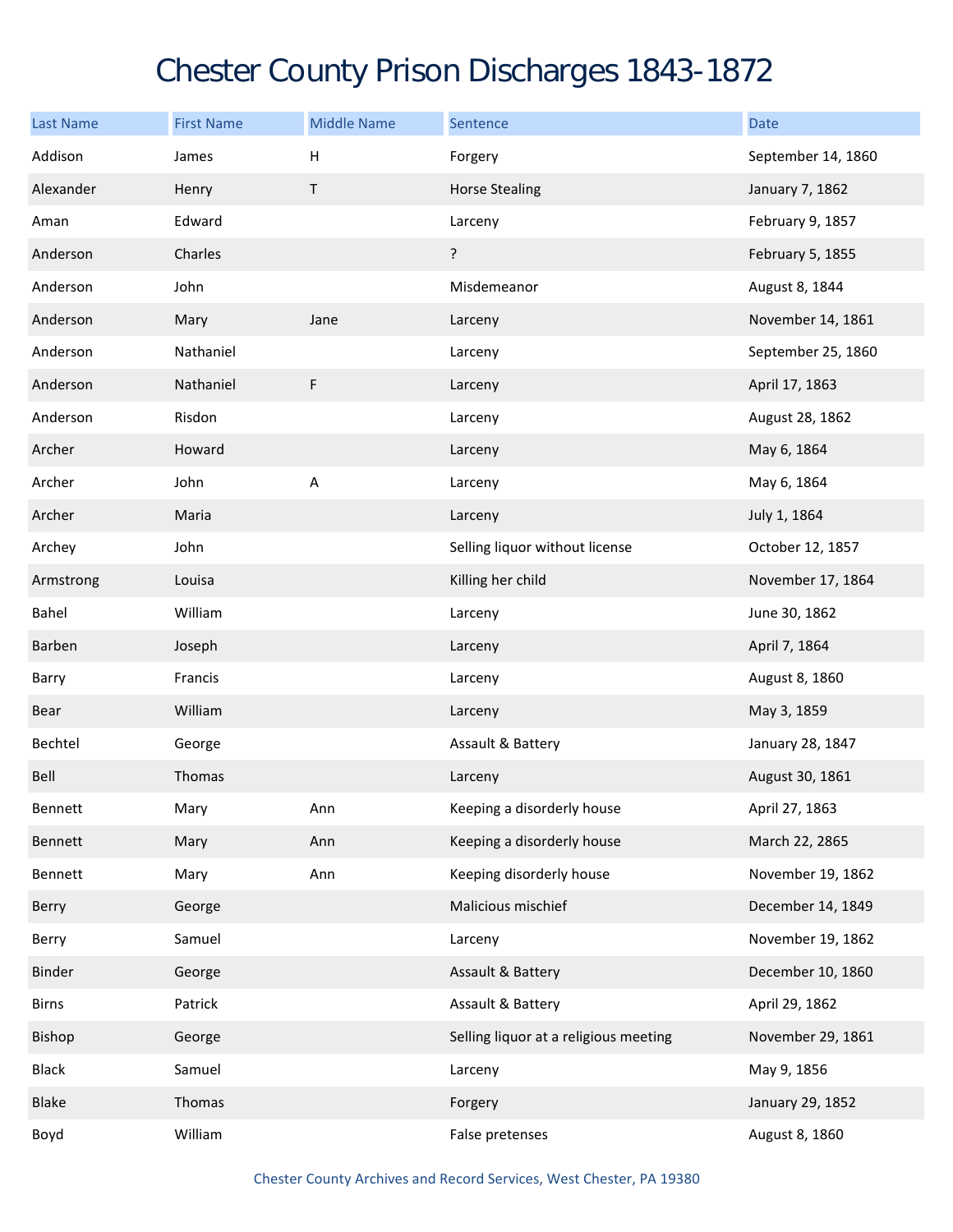| <b>Last Name</b> | <b>First Name</b> | <b>Middle Name</b> | Sentence               | <b>Date</b>        |
|------------------|-------------------|--------------------|------------------------|--------------------|
| Boyer            | Pennock           |                    | Larceny                | July 28, 1846      |
| <b>Bradford</b>  | Martha            |                    | Larceny                | July 29, 1856      |
| <b>Bradley</b>   | Dominick          |                    | Riot                   | May 4, 1854        |
| <b>Bradley</b>   | John              |                    | <b>Horse Stealing</b>  | November 3, 1856   |
| <b>Brannan</b>   | Catharine         |                    | Larceny                | July 28. 1857      |
| Brannon          | Willaim           |                    | Larceny                | September 25, 1860 |
| Brannon          | William           |                    | <b>Atempted Rape</b>   | April 7, 1863      |
| <b>Brian</b>     | John              | W                  | Larceny                | November 8, 1860   |
| Bringner         | Abraham           |                    | Larceny                | August 4,1845      |
| Brown            | Abram             |                    | Larceny                | January 8, 1864    |
| Brown            | Charles           | Henry              | Larceny                | February 1, 1856   |
| Brown            | Ebenezer          |                    | Larceny                | April 7, 1864      |
| Brown            | George            |                    | Fine and costs         | March 14, 1861     |
| Brown            | Henry             |                    | Larceny                | May 14, 1861       |
| Brown            | Henry             |                    | Larceny                | November 1, 1859   |
| Brown            | Henry             |                    | Larceny                | November 19, 1862  |
| Brown            | Henry             |                    | Larceny                | October 10, 1863   |
| Brown            | Isaac             |                    | Fine and costs         | March 14, 1861     |
| Brown            | James             |                    | Larceny                | March 4, 1854      |
| Brown            | James             |                    | Larceny                | May 14, 1860       |
| Brown            | James             |                    | Attempt to commit rape | May 3, 1855        |
| Brown            | James             |                    | Larceny                | November 3, 1856   |
| Brown            | Jeremiah          |                    | Larceny                | April 7, 1863      |
| Brown            | John              |                    | Assault & Battery      | August 25, 1847    |
| Brown            | John              |                    | Larceny                | January 28, 1847   |
| Brown            | Joseph            |                    | Larceny                | November 27, 1858  |
| Brown            | Thomas            |                    | Assault & Battery      | August 14, 1847    |
| Bryan            | Ann               |                    | Larceny                | October 6, 1845    |
| Buchanan         | Thomas            |                    | Counterfeiting         | February 14, 1844  |
| Buckalew         | John              |                    | Larceny                | January 4, 1864    |
| <b>Bunting</b>   | William           |                    | Arson                  | February 12, 1848  |
| Burk             | James             |                    | Assault & Battery      | April 30, 1861     |
| <b>Burt</b>      | John              |                    | Forgery                | August 6, 1857     |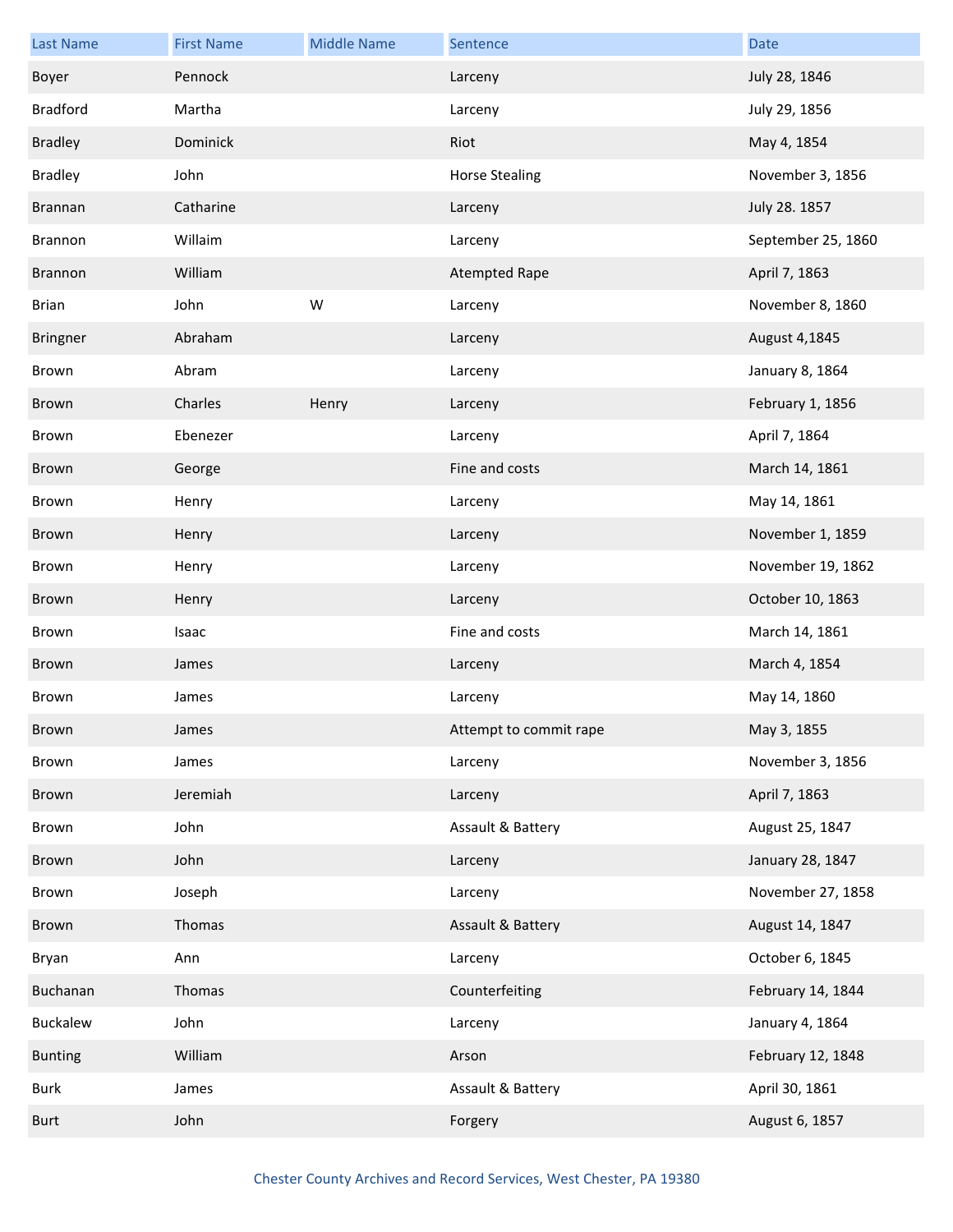| Last Name     | <b>First Name</b> | <b>Middle Name</b> | Sentence                       | <b>Date</b>       |
|---------------|-------------------|--------------------|--------------------------------|-------------------|
| <b>Butler</b> | John              |                    | Larceny                        | July 28, 1858     |
| <b>Butler</b> | Thomas            |                    | Larceny                        | August 28, 1847   |
| Bye           | Gibson            |                    | Larceny                        | November 8, 1860  |
| Cannon        | John              |                    | Larceny                        | July 16, 1858     |
| Carberry      | Zeb               |                    | Larceny                        | October 28, 1859  |
| Carey         | Daniel            |                    | Assault & Battery              | January 28, 1859  |
| Carlery       | Joseph            |                    | Receiving stolen goods         | July 28, 1859     |
| Carlery       | Samuel            |                    | Receiving stolen goods         | July 28, 1859     |
| Carlile       | Capal             |                    | Larceny                        | April 30, 1862    |
| Carlin        | James             |                    | Assault & Battery              | December 10, 1860 |
| Carlin        | James             |                    | Larceny                        | January 8, 1864   |
| Carlin        | James             |                    | Assault & Battery              | May 14, 1860      |
| Carlin        | James             |                    | Assault & Battery              | November 27, 1858 |
| Carwill       | Thomas            |                    | Assault & Battery              | August 16, 1848   |
| Cary          | John              |                    | Bigamy                         | November 6, 1845  |
| Casrell       | Jacob             |                    | Selling liquor at camp meeting | November 23, 1856 |
| Chambers      | John              |                    | Larceny                        | November 17, 1864 |
| Chamomile     | Emeline           |                    | <b>Malicious Mischief</b>      | May 2, 1853       |
| Chamomile     | Philip            |                    | <b>Malicious Mischief</b>      | May 2, 1853       |
| Chesnut       | James             | Henry              | <b>Attempted Rape</b>          | March 22, 1865    |
| Clark         | Henry             |                    | Larceny                        | May 4, 1860       |
| Clark         | Henry             |                    | Larceny                        | September 26,1858 |
| Clark         | William           |                    | Selling liquor without license | February 21, 1860 |
| Clark         | William           |                    | Keeping a disordly house       | March 8, 1860     |
| Clark         | William           |                    | Assault & Battery              | September 4, 1848 |
| Clark, jr.    | Henry             |                    | Larceny                        | April 30, 1861    |
| Coffman       | John              |                    | Larceny                        | April 7, 1862     |
| Cole          | Mary              |                    | Larceny                        | May 6, 1864       |
| Collins       | Francis           |                    | <b>Horse Stealing</b>          | July 9, 1853      |
| Collins       | James             |                    | Larceny                        | November 2, 1854  |
| Collins       | Thomas            | G                  | Malicious mischief             | January 14, 1844  |
| Cooper        | Joseph            |                    | Larceny                        | April 26, 1854    |
| Cooper        | Samuel            |                    | Larceny                        | January 8, 1864   |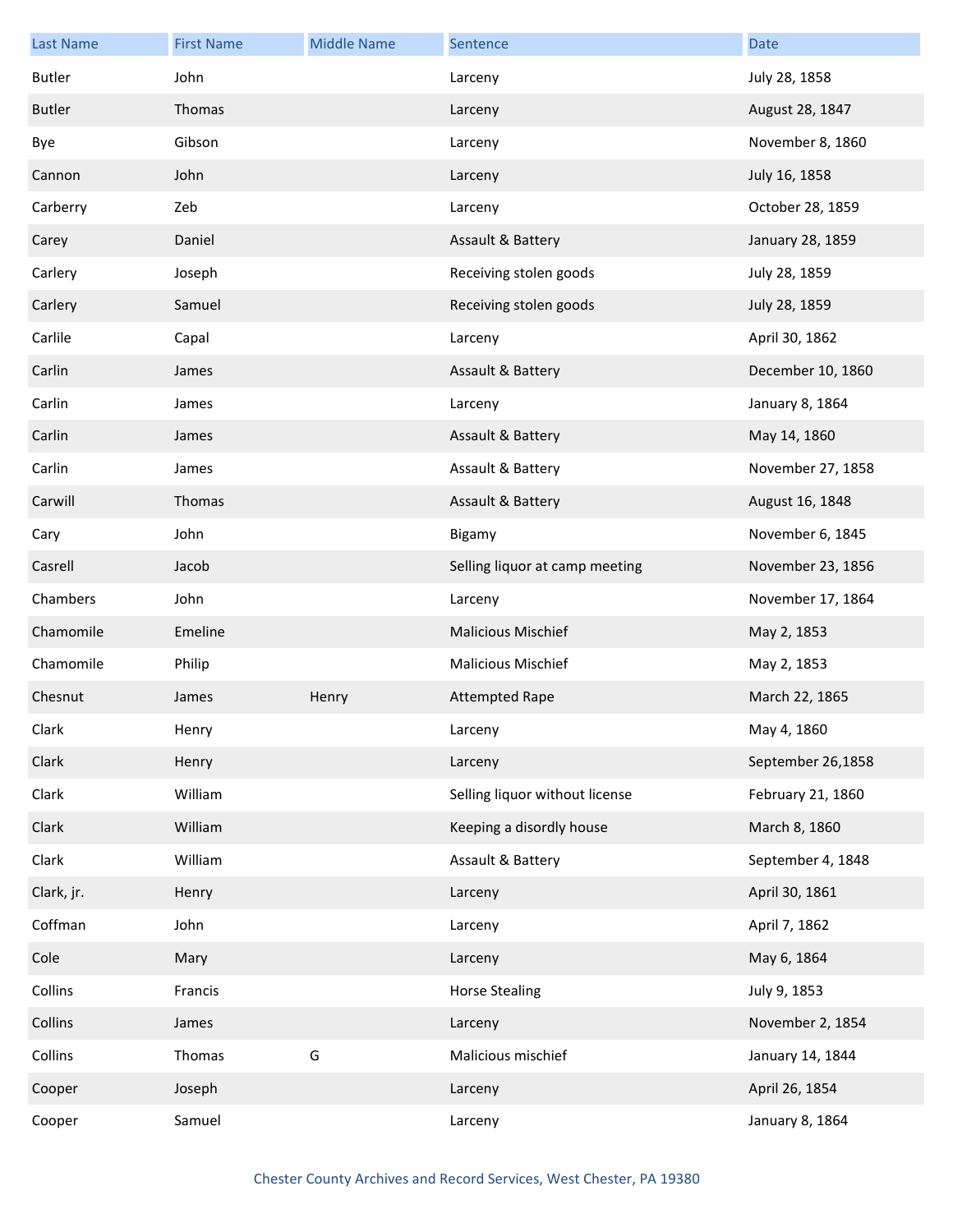| <b>Last Name</b> | <b>First Name</b> | <b>Middle Name</b> | Sentence                       | <b>Date</b>        |
|------------------|-------------------|--------------------|--------------------------------|--------------------|
| Cox              | <b>Brinton</b>    |                    | Larceny                        | March 7, 1861      |
| Crawford         | Edward            |                    | Assault & Battery              | March 29,1849      |
| Cropper          | Judith            |                    | Larceny                        | February 8, 1845   |
| Cullen           | James             |                    | Assault & Battery              | November 8, 1860   |
| Cullen           | Michael           |                    | Assault & Battery              | September 20, 1860 |
| Daidas           | John              |                    | Larceny                        | August 1, 1855     |
| Dailey           | <b>Myers</b>      |                    | Arson                          | February 3, 1861   |
| Daily            | <b>Bridget</b>    |                    | Selling liquor without license | December 31, 1857  |
| Daily            | Michael           |                    | Selling liquor without license | December 31, 1857  |
| Darley           | John              |                    | Riot                           | January 5, 1859    |
| Darrah           | Mary              | Ann                | ?                              | October 7, 1854    |
| Davidson         | Edward            |                    | Larceny                        | March 31, 1856     |
| Davidson         | Samuel            |                    | Larceny                        | March 6, 1845      |
| Davis            | Alexander         |                    | Larceny                        | August 30,1861     |
| Davis            | Cyrus             |                    | <b>Horse Stealing</b>          | November 8, 1860   |
| Davis            | Daniel            |                    | Larceny                        | November 3,1855    |
| Davis            | Emaline           |                    | <b>Malicious Mischief</b>      | April 4, 1854      |
| Davis            | George            |                    | Assault & Battery              | October 5, 1848    |
| Davis            | George            |                    | Assault & Battery              | September 6, 1844  |
| Davis            | Henry             |                    | Assault & Battery              | April 26, 1858     |
| Davis            | Isaac             |                    | Larceny                        | August 9, 1855     |
| Davis            | Jeremiah          |                    | Larceny                        | June 29, 1857      |
| Davis            | Jeremiah          |                    | <b>Burglary</b>                | May 2, 1853        |
| Dawtrie          | Jacob             |                    | Larceny                        | July 2, 1856       |
| Deisem           | John              |                    | Furnishing liquor to minor     | August 29, 1856    |
| Devine           | James             |                    | Larceny                        | August 8, 1860     |
| Dickson          | John              |                    | Assault & Battery              | September 15, 1863 |
| Dixon            | John              | W                  | Larceny                        | December 13, 1862  |
| Dixon            | John              | Wesley             | <b>Burglary</b>                | May 14, 1860       |
| Dolan            | James             |                    | Larceny                        | February 16, 1861  |
| Dolan            | Robert            |                    | Larceny                        | May 22, 1865       |
| Douglass         | William           |                    | Larceny                        | November 14, 1861  |
| Doyle            | Peter             |                    | Larceny                        | March 29, 1852     |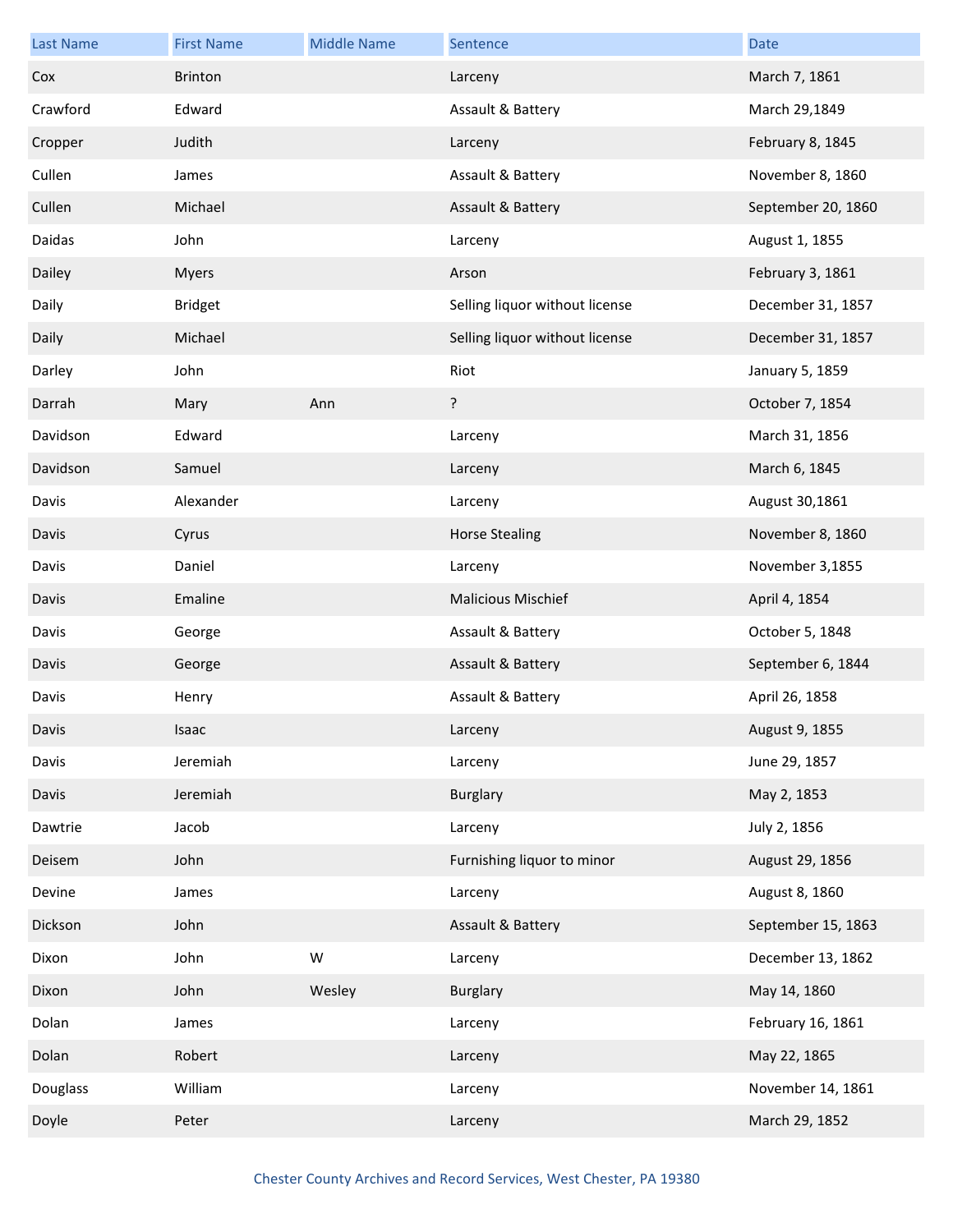| Last Name    | <b>First Name</b> | <b>Middle Name</b> | Sentence                             | <b>Date</b>       |
|--------------|-------------------|--------------------|--------------------------------------|-------------------|
| Doyle        | William           |                    | Larceny                              | February 25, 1861 |
| Drennen      | Thomas            | T                  | Giving liquor to a minor             | November 10, 1854 |
| Duffesey     | Owen              |                    | Selling liquor to intemperate person | December 4, 1857  |
| Dunlap       | John              |                    | <b>Horse Stealing</b>                | April 16,1847     |
| Dunn         | John              |                    | Assault & Battery                    | October 12, 1857  |
| Egan         | Peter             |                    | Larceny                              | March 2, 1861     |
| Elfrey       | Thomas            | B                  | Bigamy                               | June 3, 1848      |
| <b>Ellis</b> | William           |                    | Larceny                              | February 12, 1845 |
| Emmett       | Joshua            |                    | Selling liquor without license       | December 16, 1858 |
| Emmett       | Joshua            |                    | Larceny                              | May 22, 2865      |
| Engle        | William           |                    | <b>Horse Stealing</b>                | April 30, 1855    |
| Eswelly      | John              |                    | Larceny                              | April 28, 1847    |
| Esworthy     | Nathan            | D                  | Assault & Battery                    | August 1, 1848    |
| Esworthy     | Nathan            | D                  | Larceny                              | March 3, 1861     |
| Esworthy     | Nathan            | Davis              | Larceny                              | November 12, 1857 |
| Farley       | Patrick           |                    | Larceny                              | August 30, 1858   |
| Faucett      | Joseph            |                    | Assault & Battery                    | December 10, 1869 |
| Fawcet       | John              |                    | Larceny                              | June 29, 1865     |
| Fawcet       | Joseph            |                    | Larceny                              | March 6, 1857     |
| Fawcett      | Joseph            |                    | Assault & Battery                    | November 30, 1861 |
| Fisher       | Robert            |                    | Malicious mischief                   | May 30, 1861      |
| Forman       | John              |                    | Larceny                              | November 12, 1857 |
| Forsyth      | Thomas            |                    | Keeping disorderly house             | October 25, 1861  |
| Fortner      | James             |                    | Larceny and malicious mischief       | November 9, 1843  |
| Frain        | George            | W                  | Forgery                              | November 8, 1860  |
| Frame        | Samuel            |                    | Larceny                              | March 6, 1845     |
| Freeman      | William           |                    | Attempted rape                       | August 8, 1860    |
| Freman       | Richard           |                    | Larceny                              | February 14, 1844 |
| Frisby       | Mary              |                    | Larceny                              | January 8, 1864   |
| Frisby       | Susan             |                    | Larceny                              | November 16, 1859 |
| Gailey       | Benjamin          |                    | Assault & Battery                    | July 28, 1848     |
| Ganges       | Elizabeth         |                    | Larceny                              | March 26, 1846    |
| Gardner      | John              |                    | Larceny                              | November 11, 1844 |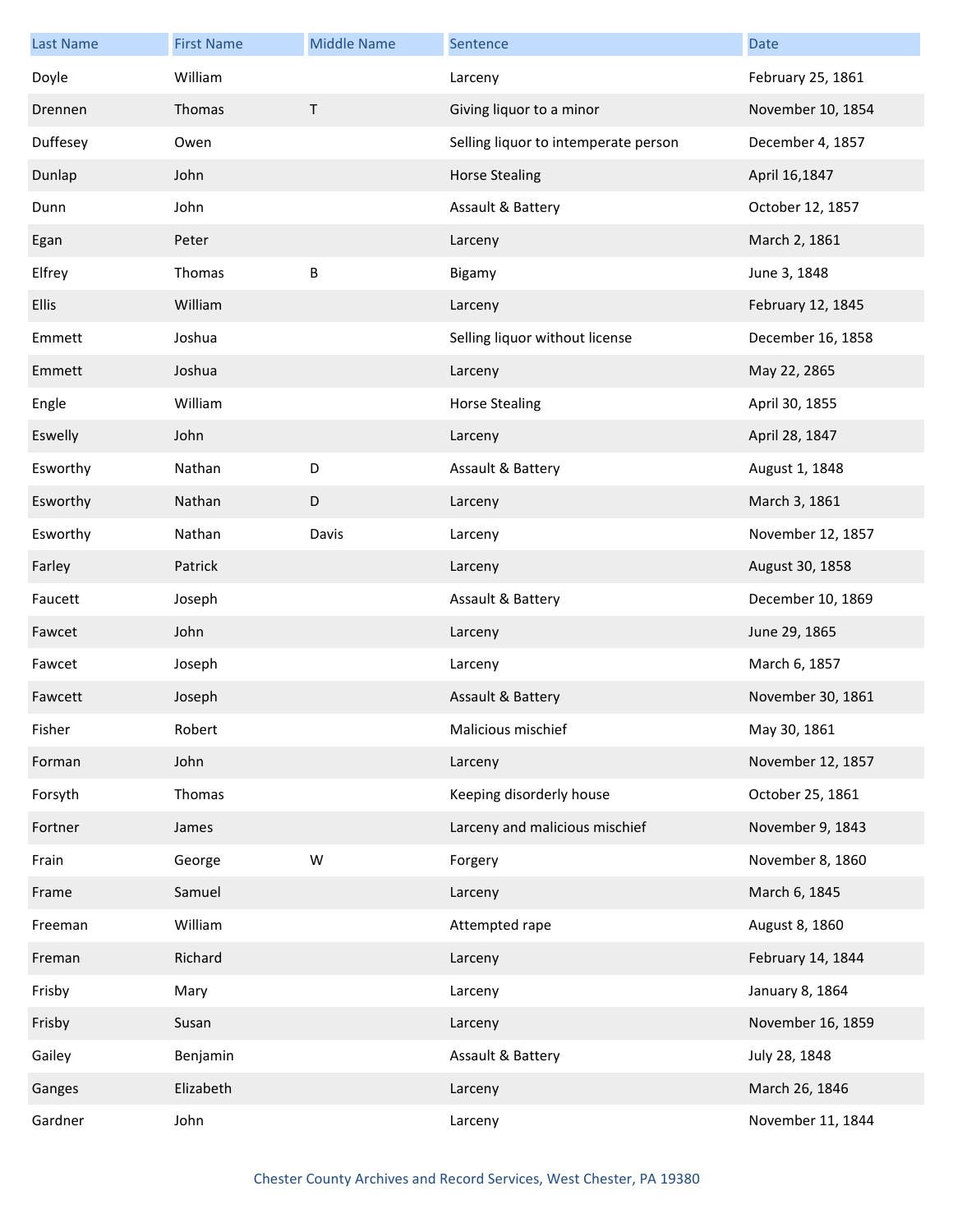| <b>Last Name</b> | <b>First Name</b> | <b>Middle Name</b> | Sentence               | <b>Date</b>        |
|------------------|-------------------|--------------------|------------------------|--------------------|
| Garrett          | Joseph            |                    | Malicious mischief     | July 28, 1848      |
| Garrison         | William           | $\sf H$            | Assault & Battery      | August 2, 1844     |
| Gibbons          | James             |                    | Riot                   | January 5, 1859    |
| Gibbons          | James             |                    | Assault & Battery      | September 22, 1865 |
| Gibbons          | John              |                    | Assault & Battery      | September 25, 1860 |
| Glasco           | Joseph            |                    | Larceny                | May 9, 1856        |
| Glascow          | Samuel            |                    | Larceny                | January 18, 1861   |
| Glasgo           | George            |                    | Assault & Battery      | August 10, 1844    |
| Glasgo           | Jacob             |                    | Larceny                | July 28, 1847      |
| Gooseberry       | Abraham           | Н                  | Surety of the peace    | June 29, 1857      |
| Gooseberry       | William           | Wilmer             | Surety of the peace    | June 29, 1857      |
| Goosebery        | Abraham           | Н                  | False pretenses        | July 28, 1858      |
| Grace            | Michael           |                    | Larceny                | June 2, 1861       |
| Grant            | Emanual           |                    | Assault & Battery      | April 8, 1854      |
| Grant            | George            |                    | Larceny                | April 7, 1863      |
| Gravy            | Henry             |                    | Riot                   | April 9, 1859      |
| Green            | William           |                    | Larceny                | April 27, 1855     |
| Green            | William           |                    | Assult, intent to rape | August 14, 1846    |
| Gregg            | George            |                    | Assault & Battery      | January 29, 1849   |
| Griffith         | Ann               |                    | Larceny                | September 13, 1862 |
| Griffith         | William           | James              | Larceny                | February 1, 1856   |
| Haney            | Peter             |                    | Larceny                | May 11, 1859       |
| Hardy            | $\mathsf{A}$      | Emmet              | Assault & Battery      | May 14, 1879       |
| Harman           | Jeremiah          |                    | Larceny                | May 6, 1864        |
| Harmon           | Jeremiah          |                    | Receiving stolen goods | January 28, 1864   |
| Harrard          | Grace             |                    | Larceny                | July 1, 1864       |
| Harrard          | Miller            |                    | Larceny                | July 27, 1864      |
| Harras           | John              |                    | Rape                   | April 30, 1855     |
| Harris           | Charles           |                    | Assault & Battery      | September 29, 1845 |
| Harris           | George            |                    | Assault & Battery      | January, 1831      |
| Harris           | Henry             |                    | Threats                | July 28, 1863      |
| Harris           | John              |                    | Assault & Battery      | May 8, 1857        |
| Harris           | Joseph            |                    | Larceny                | January 8, 1864    |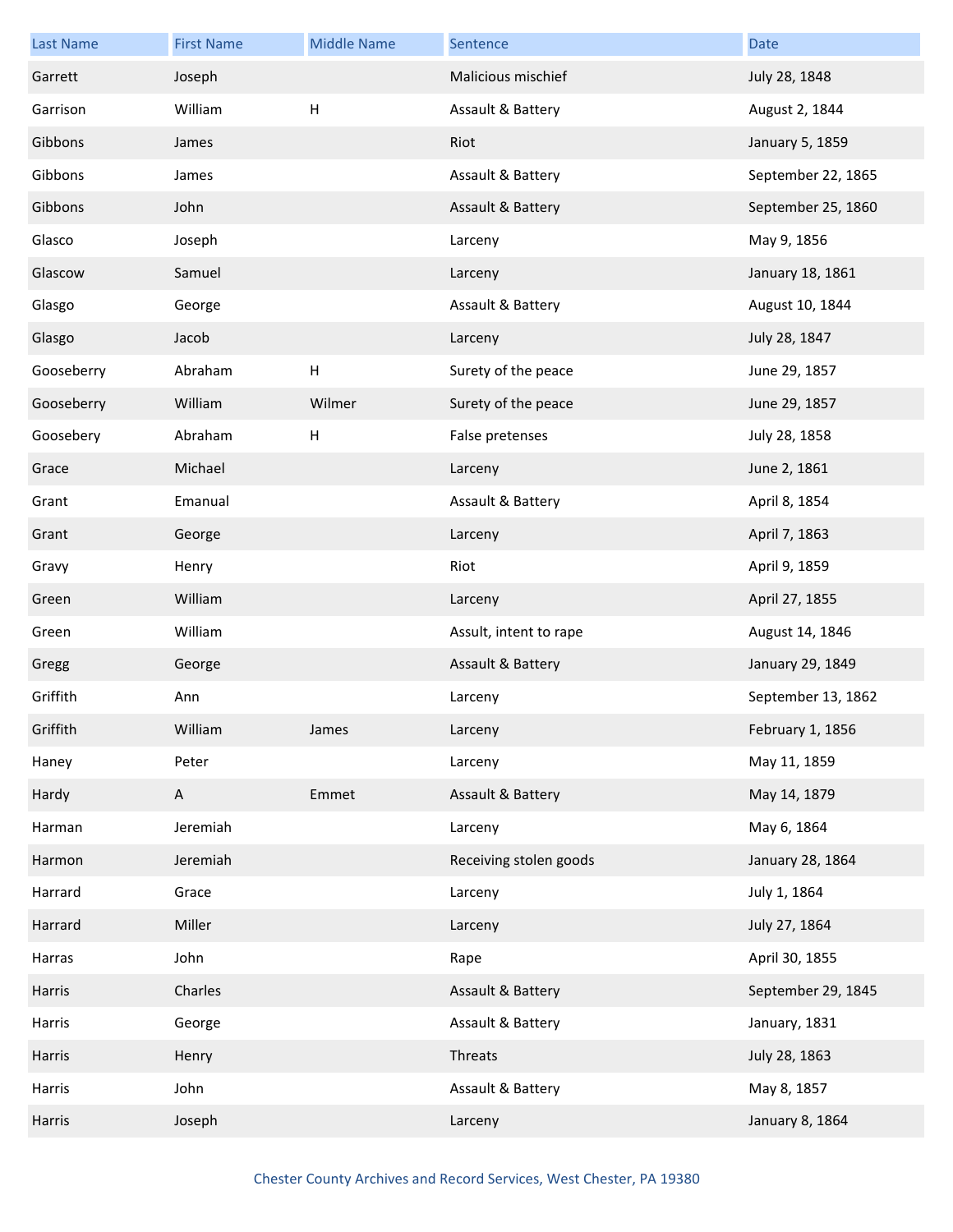| <b>Last Name</b> | <b>First Name</b> | <b>Middle Name</b> | Sentence                       | <b>Date</b>       |
|------------------|-------------------|--------------------|--------------------------------|-------------------|
| Harris           | Joseph            |                    | Larceny                        | March 22, 1865    |
| Harris           | Samuel            |                    | Larceny                        | March 1, 1861     |
| Harris           | Samuel            |                    | Malicious mischief             | May 30, 1861      |
| Harry            | John              |                    | Larceny                        | May 16, 1844      |
| Hart             | Isaiah            |                    | Assault & Battery              | March 21, 1864    |
| Hart             | William           |                    | Counterfeiting                 | May 5, 1845       |
| Hasting          | Elijah            |                    | Larceny                        | April 30, 1855    |
| Hatfield         | Samuel            |                    | Larceny                        | November 19, 1862 |
| Hawk             | Washington        |                    | Larceny                        | May 6, 1858       |
| Hawthorn         | Robert            |                    | Cost of prosecution            | May 30, 1856      |
| Henderson        | Robert            | F                  | Larceny                        | November 1, 1859  |
| Henry            | Mary              |                    | Larceny                        | July 29, 1863     |
| Henry            | Patrick           |                    | Assault & Battery              | December 10, 1860 |
| Henry            | Thomas            |                    | Larceny                        | August 2, 1857    |
| Hepp             | Christian         |                    | Larceny                        | March 15, 1860    |
| Herkless         | Charles           |                    | Larceny                        | April 27, 1855    |
| Herkless         | Charles           |                    | Larceny                        | January 12, 1856  |
| Hickey           | James             |                    | Larceny                        | May 4, 1859       |
| Hickman, Jr.     | James             |                    | Larceny                        | December 5, 1844  |
| Higgins          | Barney            |                    | Malicious maschief             | August 10, 1864   |
| High             | Michael           |                    | Larceny                        | February 1, 1856  |
| Hill             | Abraham           |                    | Selling liquor without license | February 1, 1856  |
| Hill             | John              |                    | Larceny                        | August 5,1848     |
| Hilton           | James             |                    | Larceny                        | May 4, 1859       |
| Hilton           | Jane              |                    | Assault & Battery              | February 12, 1846 |
| Hilton           | Joshua            |                    | Assault & Battery              | June 27, 1846     |
| Hilton           | Michael           |                    | Assault & Battery              | June 27, 1846     |
| Hilton           | Robert            |                    | Assault & Battery              | June 27, 1846     |
| Hilton           | Simon             |                    | Assault & Battery              | June 27, 1846     |
| Hilton           | Washington        |                    | Larceny                        | July 30, 1862     |
| Hinson           | John              |                    | Larceny                        | April 26, 1859    |
| Hinson           | John              |                    | Larceny                        | August 28, 1848   |
| Hogan            | Lydia             |                    | Larceny                        | November 3, 1861  |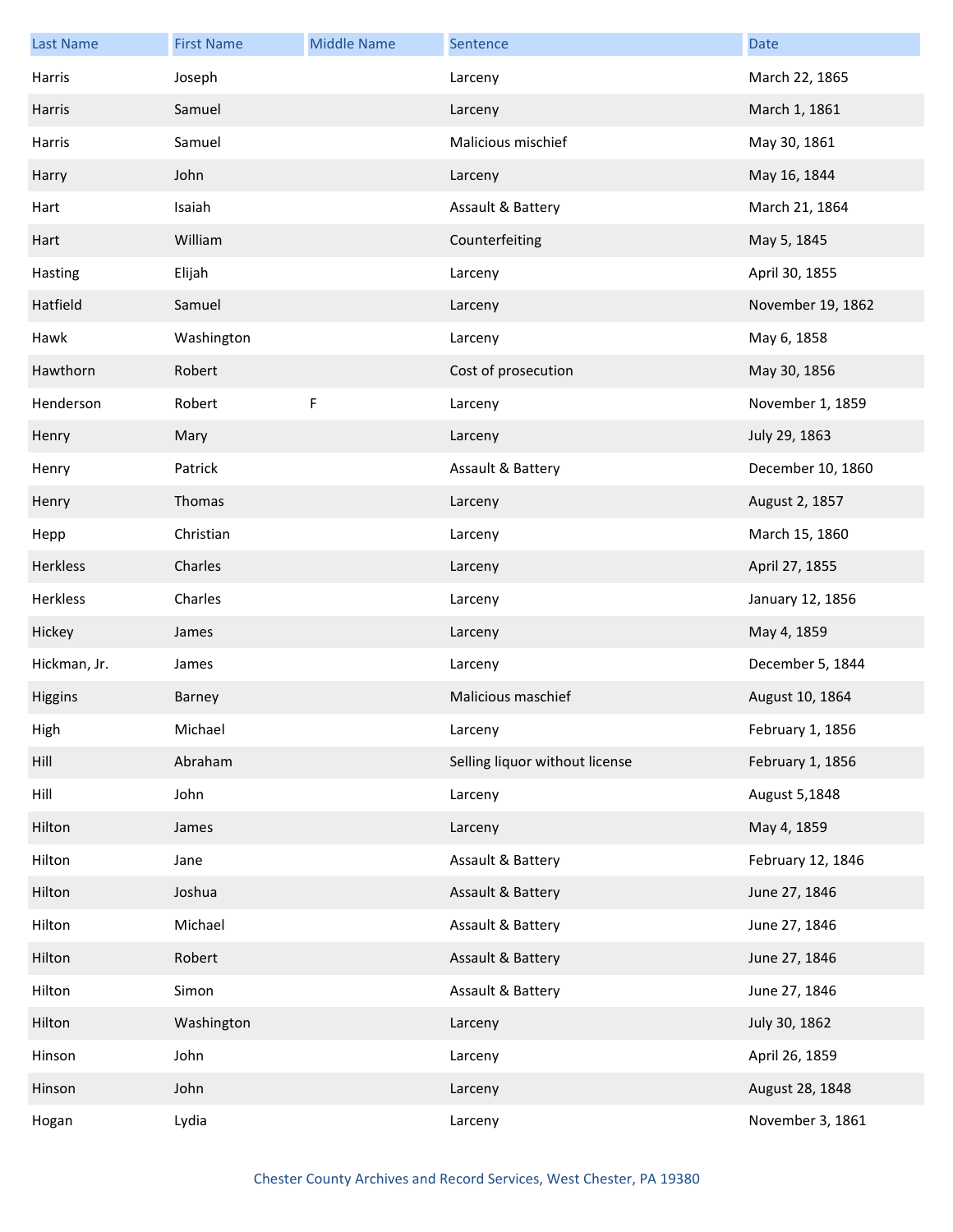| <b>Last Name</b> | <b>First Name</b> | <b>Middle Name</b>        | Sentence                       | <b>Date</b>       |
|------------------|-------------------|---------------------------|--------------------------------|-------------------|
| Hogans           | Lydia             |                           | Larceny                        | January 18, 1861  |
| Holliday         | James             |                           | Larceny                        | May 27, 1853      |
| Holt             | Ann               | Aminta                    | Larceny                        | January 8, 1843   |
| Holton           | John              | Κ                         | Forgery                        | June 29, 1865     |
| Hoopes           | Elijah            |                           | Larceny                        | April 6, 1860     |
| Hopkins          | Mathew            |                           | Adultery                       | July 29, 1858     |
| Howe             | Samuel            | J                         | Larceny                        | February 13, 1862 |
| Hughes           | Mary              | Ann                       | Selling liquor without licence | August 8, 1855    |
| Hughes           | William           |                           | Larceny                        | April 8, 1844     |
| Hunn             | Margaret          |                           | Shooting a man                 | November 17, 1864 |
| Irwin            | James             |                           | Assault & Battery              | June 28, 1857     |
| Jackson          | Abraham           |                           | Larceny                        | May 22, 1865      |
| Jackson          | Benjamin          |                           | False pretenses                | April 28, 1858    |
| Jackson          | Benjamin          |                           | Furnishing liquor to a minor   | March 7,1855      |
| Jackson          | Ezekiel           |                           | Costs and fine                 | July 21, 1858     |
| Jackson          | Francis           |                           | ?                              | October 7, 1854   |
| Jackson          | Isaac             |                           | Larceny                        | May 6, 1864       |
| Jackson          | Jacob             |                           | Larceny                        | May 6, 1864       |
| Jackson          | John              | $\boldsymbol{\mathsf{H}}$ | Larceny                        | May 6, 1864       |
| Jamison          | John              |                           | <b>Horse Stealing</b>          | November 10, 1846 |
| Jefferis         | Isaac             | B                         | Forgery                        | June 9, 1859      |
| Jefferson        | Levi              |                           | Counterfeiting                 | July 19, 1844     |
| Jenison          | Anna              | Francis                   | Larceny                        | June 29, 1865     |
| Johnson          | Bernard           |                           | Counterfeiting                 | May 8, 1844       |
| Johnson          | John              |                           | Surety of the peace            | April 27, 1862    |
| Johnson          | John              |                           | <b>Horse Stealing</b>          | August 10, 1846   |
| Johnson          | Robert            |                           | Larceny                        | November 17, 1864 |
| Johnson          | Robert            |                           | <b>Horse Stealing</b>          | November 3, 1856  |
| Johnson          | Samuel            |                           | Burglary                       | November 8, 1860  |
| Johnson          | William           |                           | Larceny                        | February 1, 1856  |
| Jones            | James             |                           | Larceny                        | April 6, 1860     |
| Jones            | Peter             |                           | Larceny                        | May 19, 1856      |
| Jones            | Robert            |                           | Malicious mishief              | May 30, 1861      |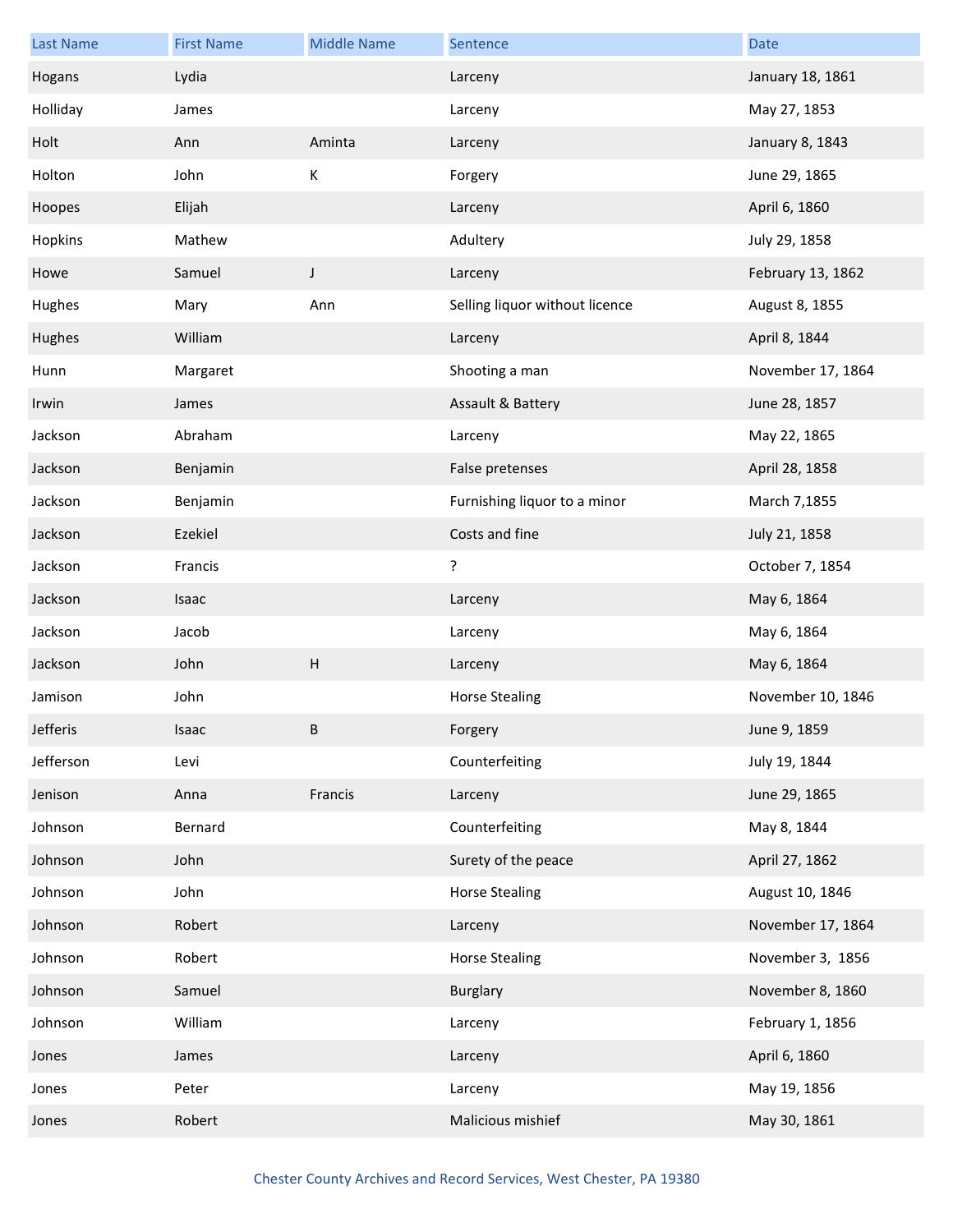| <b>Last Name</b> | <b>First Name</b> | <b>Middle Name</b> | Sentence                       | <b>Date</b>        |
|------------------|-------------------|--------------------|--------------------------------|--------------------|
| Jones            | Samuel            |                    | Larceny                        | April 9, 1859      |
| Jones            | Thomas            |                    | Larceny                        | August 4, 1845     |
| Jones            | William           |                    | Assault & Battery              | February 5, 1855   |
| Jones            | William           |                    | Larceny                        | June 13, 1858      |
| Karnes           | Ellen             |                    | Larceny                        | August 1, 1855     |
| Keeley           | William           |                    | Larceny                        | November 1, 1854   |
| Kelley           | Elizabeth         |                    | Larceny                        | April 28, 1862     |
| Kennedy          | Patrick           |                    | Assault & Battery              | March 26, 1859     |
| Kennedy          | Patrick           |                    | Fine and costs                 | September. 9, 1861 |
| <b>King</b>      | John              |                    | Arson                          | May 5, 1846        |
| Laughlin         | Robert            |                    | Assault & Battery              | October 14, 1861   |
| Law              | Margaret          |                    | Larceny                        | March 28, 1862     |
| Layman           | Charles           | Milton             | Forgery                        | May 7, 1861        |
| Levingston       | Elias             |                    | Larceny                        | January 7, 1863    |
| Lewis            | William           |                    | Fine and cost of prosecution   | June 2, 1856       |
| Little           | James             |                    | Larceny                        | February 5, 1849   |
| Little           | Robert            |                    | <b>Horse Stealing</b>          | March 1, 1852      |
| Little           | William           |                    | Assault & Battery              | August 8, 1860     |
| Lowe             | Benjamin          |                    | Larceny                        | May 6, 1864        |
| Lucas            | Lydia             |                    | Larceny                        | May 26, 1863       |
| Lucus            | John              |                    | Larceny                        | August 8, 1860     |
| Macartney        | Gustavious        | A                  | Larceny                        | January 17, 1852   |
| Maginniss        | Hiram             |                    | Counterfieting                 | January 10, 1847   |
| Mahin            | Nelson            |                    | Larceny                        | November 1, 1859   |
| Manuel           | Emmor             |                    | Larceny                        | January 30, 1846   |
| Markle           | Henry             |                    | Larceny                        | May 2, 1853        |
| Martin           | Catharine         |                    | Larceny                        | November 18, 1855  |
| Matthews         | John              |                    | Furnishing liquor to minor     | November 29, 1854  |
| Mayhue           | Mary              |                    | Larceny                        | July 27, 1864      |
| McCaffny         | Ann               |                    | Selling liquor on Sunday       | October 7, 1859    |
| McCall           | Mary              | Ann                | Selling liquor without license | November 3, 1856   |
| McCann           | Fanny             |                    | Selling liquor without license | January 8, 1862    |
| McClain          | William           |                    | Larceny                        | May 2, 1861        |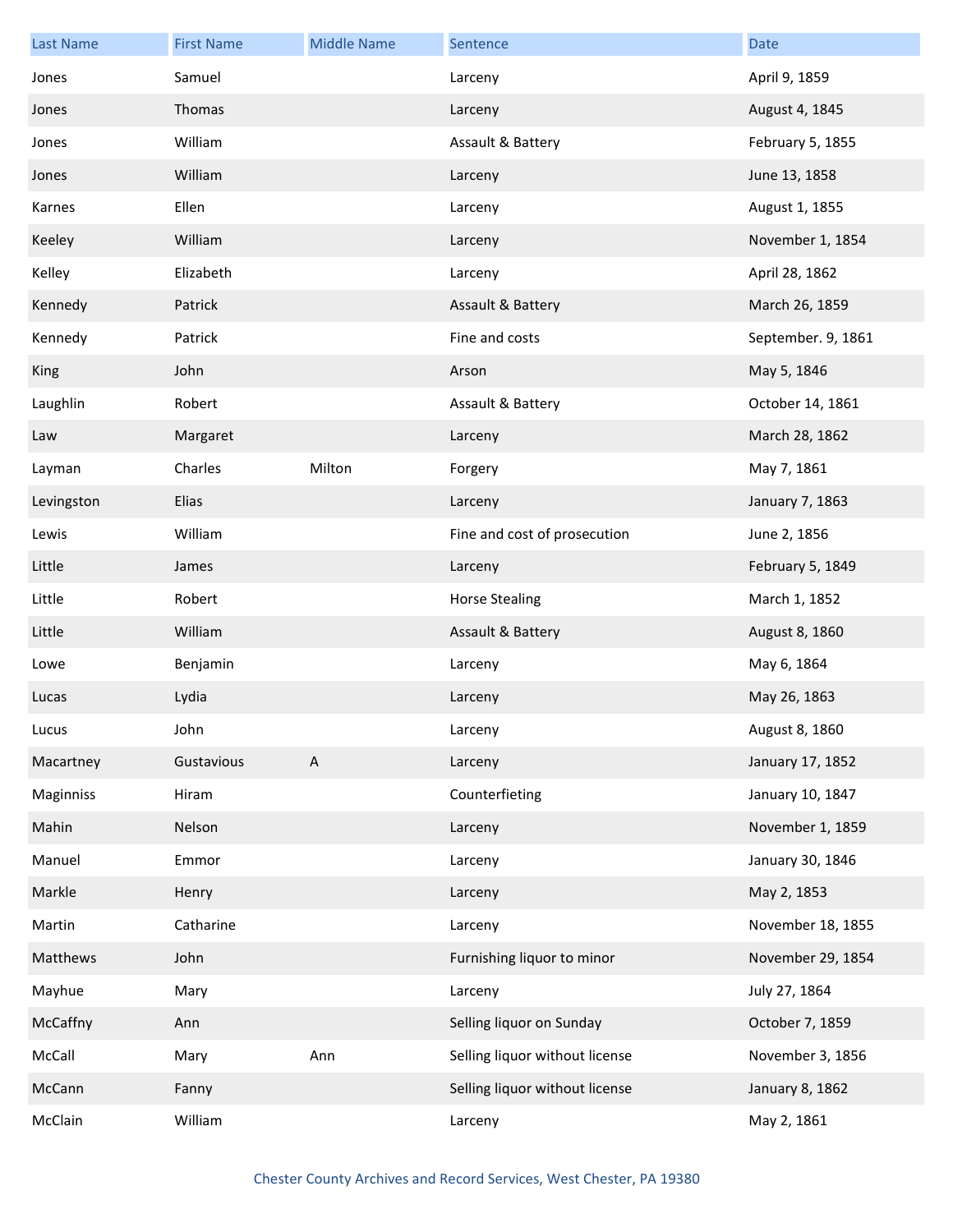| <b>Last Name</b> | <b>First Name</b> | <b>Middle Name</b> | Sentence                       | Date               |
|------------------|-------------------|--------------------|--------------------------------|--------------------|
| McColough        | William           |                    | Larceny                        | July 28, 1863      |
| McCool           | Patrick           |                    | Larceny                        | December 1, 1853   |
| McCool, jr.      | Patrick           |                    | Riot                           | January 5, 1859    |
| McCrea           | David             |                    | Larceny                        | February 11, 1845  |
| McCullough       | William           |                    | Larceny                        | April 28, 1858     |
| McDonald         | Henry             |                    | Larceny                        | March 11,1844      |
| McElroy          | Francis           |                    | <b>Horse Stealing</b>          | July 9, 1853       |
| McFarlan         | John              | S                  | Assault & Battery              | July 1, 1861       |
| McGee            | John              |                    | <b>Burglary</b>                | March 21, 1864     |
| McGlinchey       | Connell           |                    | Selling liquor without license | March 6, 1857      |
| McGuckin         | John              |                    | Assault & Battery              | March 22, 1865     |
| McKinley         | <b>Bridget</b>    |                    | Selling liquor without license | October 29, 1855   |
| McLaughlin       | James             |                    | Assault & Battery              | February 28, 1849  |
| McMahan          | Margaret          |                    | Larceny                        | April 28, 1854     |
| McManus          | Susan             |                    | Selling liquor without license | October 12, 1857   |
| McMullen         |                   |                    | Assault & Battery              | January, 1831      |
| McNally          | Rose              |                    | Selling liquor without license | October 12, 1857   |
| McNulty          | James             |                    | Assault & Battery              | July 2, 1864       |
| McQuade          | Michael           |                    | Assault & Battery              | September 25, 1860 |
| Milby            | Aron              |                    | Larceny                        | March 6, 1857      |
| Milby            | Samuel            | R                  | Assault & Battery              | April 29, 1861     |
| Milby            | Samuel            | Riel               | Assault & Battery              | March 15, 1860     |
| Miles            | Hannah            |                    | Larceny                        | February 25, 1861  |
| Miller           | Alfred            |                    | Larceny                        | April 4, 1859      |
| Miller           | Jacob             |                    | <b>Burglary</b>                | January 29, 1858   |
| Miller           | Sarah             | Jane               | Larceny                        | April 30, 1862     |
| Miller           | William           |                    | Larceny                        | April 29, 1861     |
| Miller           | William           |                    | Larceny                        | March 5,1845       |
| Mitchell         | John              | $\sf B$            | Larceny                        | July 31, 1861      |
| Mitchell         | Levi              | $\sf H$            | Larceny                        | July 31, 1861      |
| Mitchell         | Levi              | Henry              | Larceny                        | December 11, 1854  |
| Monaghan         | Andrew            |                    | Rescueing a prisoner           | November 3, 1856   |
| Moore            | David             |                    | Larceny                        | February 27, 1852  |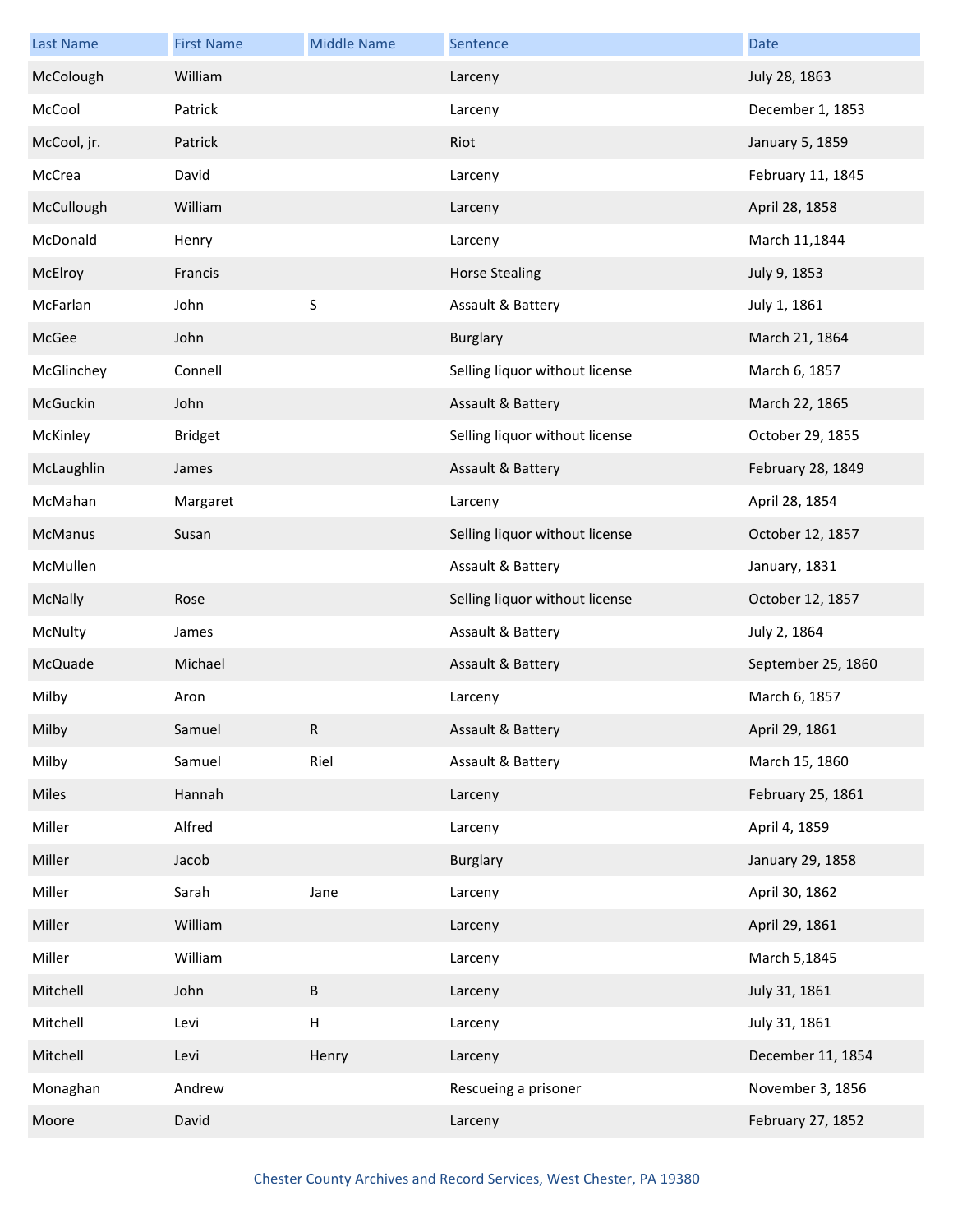| <b>Last Name</b> | <b>First Name</b> | <b>Middle Name</b> | Sentence                       | Date               |
|------------------|-------------------|--------------------|--------------------------------|--------------------|
| Morgan           | Daniel            |                    | Burglary                       | April 30, 1852     |
| Morgan           | Henry             |                    | Larceny                        | April 28, 1862     |
| Morgan           | Samuel            |                    | Larceny                        | May 1, 1862        |
| Morris           | John              |                    | Larceny                        | August 8, 1860     |
| Mullermach       | Charles           |                    | Larceny                        | May 9, 1846        |
| Mullin           | Henry             |                    | Larceny                        | June 6, 1844       |
| Munshower        | Jacob             |                    | Assault & Battery              | October 10, 1858   |
| Murphy           | John              |                    | Arson                          | November 8,1860    |
| Nearman          | Thomas            |                    | Disorderly house               | June 3, 1861       |
| <b>Neely</b>     | Eliza             |                    | Surety of the peace            | December 16, 1858  |
| Nelson           | Joseph            |                    | Larceny                        | May 14, 1861       |
| Nelson           | William           |                    | Larceny                        | November 1, 1859   |
| Nelson           | William           | John               | Assault & Battery              | November 9, 1849   |
| Neuman           | Nelson            |                    | Larceny                        | May 2, 1853        |
| Newton           | George            |                    | Larceny                        | November 19, 1862  |
| Nixon            | George            |                    | Keeping a disorderly house     | April 27, 1863     |
| Nixon            | George            |                    | Assault & Battery              | July 6, 1844       |
| Nixon            | Martha            |                    | Keeping a disorderly house     | September 22, 1865 |
| Nixon            | Mary              | Ann                | Keeping a disorderly house     | July 27, 1864      |
| Nixon            | Thomas            |                    | Keeping a disorderly house     | July 27, 1864      |
| O'Brian          | John              |                    | Larceny                        | July 28, 1863      |
| O'Brian          | John              |                    | Larceny                        | November 10, 1863  |
| O'Connell        | John              |                    | Fine and costs                 | April 30, 1862     |
| Ogle             | Joseph            |                    | Selling liquor without license | December 16, 1858  |
| Oliver           | William           |                    | Larceny                        | November 19, 1862  |
| O'Neil           | Felix             |                    | Larceny                        | March 15, 1860     |
| O'Neil           | Felix             |                    | Larceny                        | May 4, 1859        |
| O'Neil           | Felix             |                    | Assault & Battery              | November 6, 1858   |
| Orner            | James             |                    | Riot and malicious mischief    | November 23, 1856  |
| Parker           | Eliphaz           |                    | Larceny                        | November 8,1860    |
| Parker           | Jacob             |                    | Assault & Battery              | March 9, 1848      |
| Parker           | Samuel            |                    | Assault & Battery              | March 9, 1848      |
| Parkins          | William           |                    | Larceny                        | May 8, 1844        |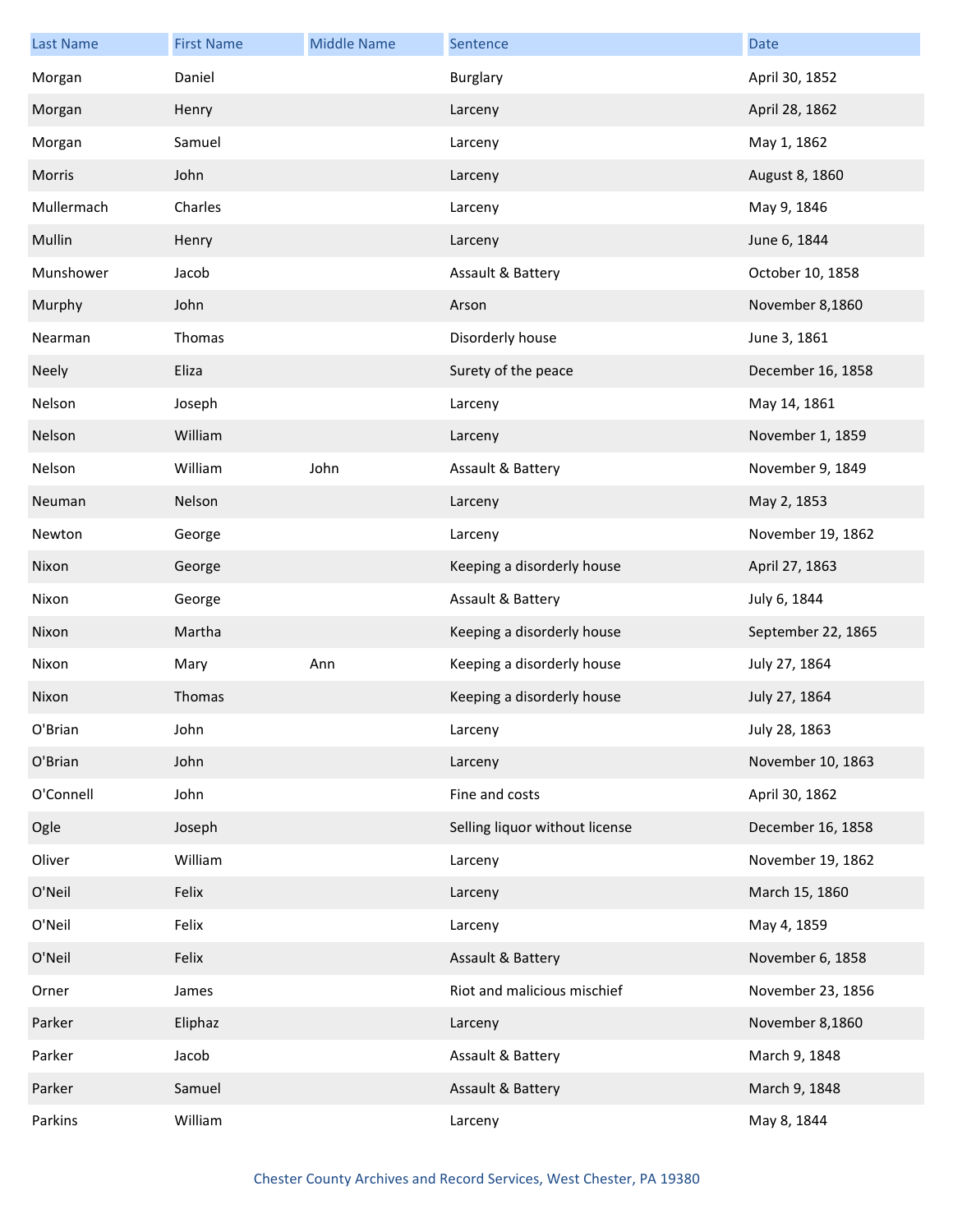| <b>Last Name</b> | <b>First Name</b> | <b>Middle Name</b> | Sentence                  | <b>Date</b>        |
|------------------|-------------------|--------------------|---------------------------|--------------------|
| Parsons          | Samuel            |                    | Larceny                   | November 7, 1846   |
| Pass             | William           |                    | Larceny                   | March 4,1849       |
| Passmore         | Ann               |                    | Forgery                   | March 22, 1865     |
| Patterson        | Benjamin          |                    | Assault & Battery         | October 25, 1861   |
| Patterson        | William           |                    | <b>Horse Stealing</b>     | May 5, 1845        |
| Peace            | George            | G                  | Malicious mischief        | July 3, 1848       |
| Peach            | George            |                    | Highway robbery           | August 26, 1858    |
| Peach            | George            |                    | Larceny                   | May 13, 1861       |
| Pernsley         | Alson             |                    | Larceny                   | May 27, 1858       |
| Pierce           | John              |                    | Larceny                   | February 9, 1844   |
| Plater           | John              | Henry              | Larceny                   | March 1, 1861      |
| Plater           | William           |                    | Assault & Battery         | February 26, 1862  |
| Platon           | Augustus          |                    | Larceny                   | May 4, 1859        |
| Plummer          | Robert            |                    | Assault & Battery         | April 28, 1849     |
| Porter           | Thomas            |                    | Larceny                   | March 18, 1847     |
| Price            | Alfred            |                    | Larceny                   | August 3, 1879     |
| Price            | Elizabeth         |                    | Assault & Battery         | April 7, 1863      |
| Price            | Sally             | Ann                | Cost and fine             | March 31, 1856     |
| Price            | Wilmer            |                    | Larceny                   | July 3, 1866       |
| Price            | Wilmer            |                    | Larceny                   | November 16, 1860  |
| Procter          | William           |                    | <b>Malicious Mischief</b> | December 14,1849   |
| Proctor          | Frisby            |                    | Assault & Battery         | June 27, 1847      |
| Purl             | Jacob             |                    | Larceny                   | May 2, 1853        |
| Purle            | Jacob             |                    | Larceny                   | December 4, 1848   |
| Pyle             | Jacob             |                    | Larceny                   | September 22, 1865 |
| Quinn            | Sylvester         |                    | Larceny                   | February 25, 1861  |
| Rader            | Adam              |                    | False pretenses           | November 27, 1858  |
| Ray              | George            |                    | Larceny                   | March 31, 1856     |
| Reed             | Ellen             |                    | Larceny                   | May 11, 1862       |
| Reed             | George            |                    | Larceny                   | November 19, 1862  |
| Reed             | William           |                    | Larceny                   | June 27, 1846      |
| Reichembare      | Baron             |                    | Larceny                   | August 9, 1847     |
| Rhoades          | James             |                    | Larceny                   | January 18, 1861   |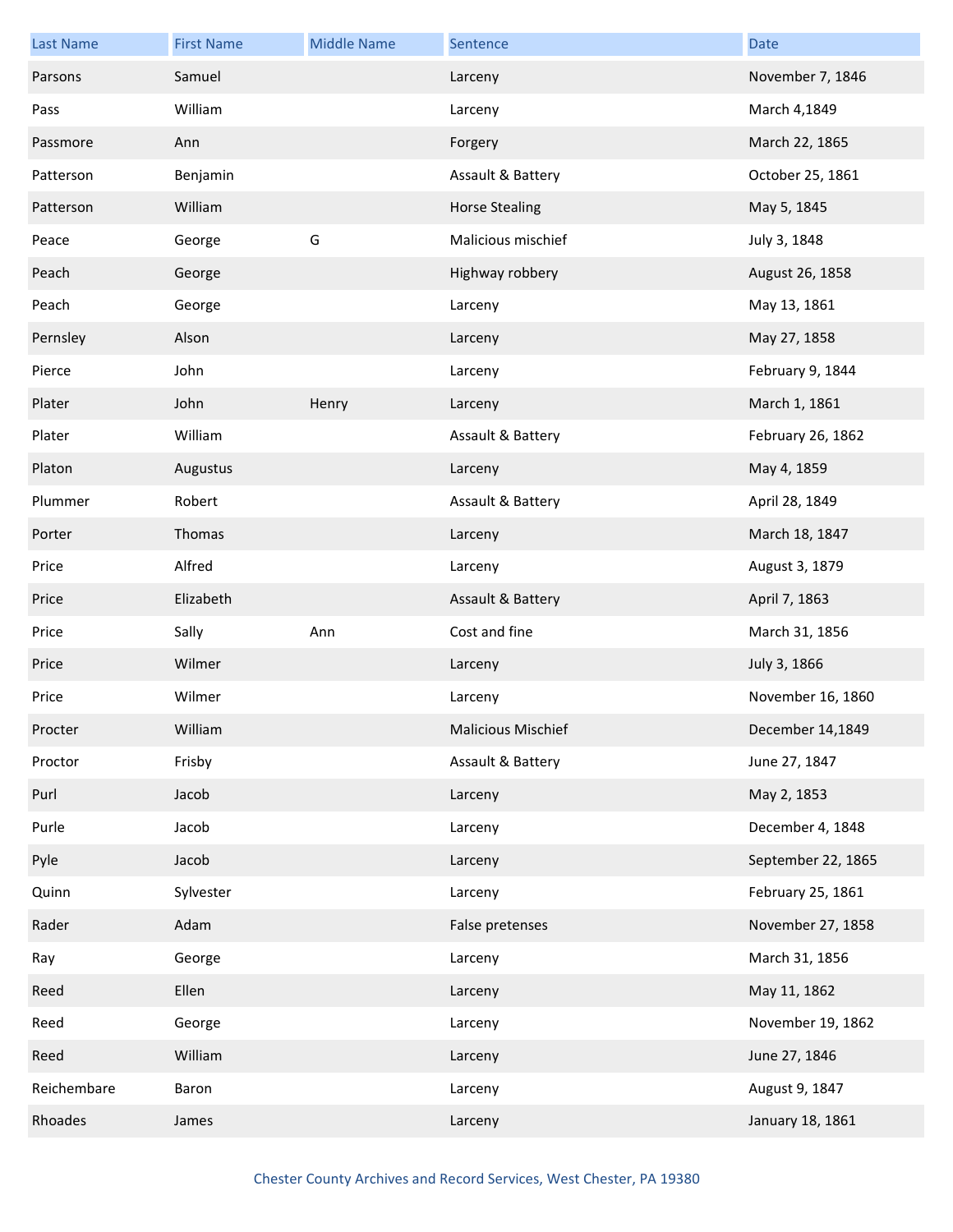| <b>Last Name</b> | <b>First Name</b> | <b>Middle Name</b> | Sentence                       | <b>Date</b>       |
|------------------|-------------------|--------------------|--------------------------------|-------------------|
| Rice             | Sarah             |                    | Larceny                        | April 28, 1862    |
| Richardson       | Washington        |                    | Larceny                        | July 27, 1863     |
| Richardson       | Washington        |                    | Assault & Battery              | November 27, 1862 |
| Riggin           | Lewis             | H                  | <b>Breaking jail</b>           | May 26, 1858      |
| Riley            | Eliza             |                    | Larceny                        | April 20, 1862    |
| Riley            | Margaret          |                    | Larceny                        | August 1, 1855    |
| Ritterman        | John              | Christan           | Larceny                        | November 11,1845  |
| Robinson         | David             |                    | Larceny                        | February 1, 1858  |
| Robinson         | Francis           |                    | Larceny                        | March 29, 1846    |
| Robinson         | Henry             |                    | Larceny                        | July 28, 1846     |
| Robison          | Charles           |                    | Malicious mischief             | December 10, 1860 |
| Robison          | Jacob             |                    | Larceny                        | February 25, 1861 |
| Robison          | Jacob             |                    | Larceny                        | March 22, 1865    |
| Robison          | Philip            |                    | Larceny                        | February 25, 1861 |
| Rodeback         | Sidney            | $\sf A$            | Larceny                        | May 23, 1865      |
| Roney            | Benjamin          |                    | Larceny                        | April 8, 1844     |
| Rosby            | William           |                    | Larceny                        | November 2, 1853  |
| Rox              | Joseph            |                    | Larceny                        | February 25, 1861 |
| Rudolph          | Frank             |                    | Larceny                        | April 26, 1863    |
| Rudolph          | William           |                    | Larceny                        | April 26, 1863    |
| Russell          | Catharine         |                    | Selling liquor without license | November 16, 1857 |
| Russell          | Catharine         |                    | Keeping a tipling house        | November 7, 1854  |
| Russell          | Catherine         |                    | ŗ                              | November 9, 1855  |
| Russell          | James             |                    | Selling liquor without license | October 12, 1857  |
| Russell          | James             |                    | ŗ                              | October 7, 1854   |
| Ryan             | Robert            |                    | Selling liquor on Sunday       | October 29, 1855  |
| Salsbury         | Arron             |                    | Larceny                        | May 8, 1844       |
| Salters          | George            |                    | Larceny                        | August 26, 1864   |
| Samons           | Benjamin          |                    | Larceny                        | November 17, 1864 |
| Sassaman         | Andrew            |                    | Larceny                        | January 4, 1864   |
| Shea             | Jeremich          |                    | Assault & Battery              | February 8, 1845  |
| Shenk            | Henry             |                    | Assault & Battery              | January 28, 1859  |
| Shimer           | William           |                    | Larceny                        | March 3, 1862     |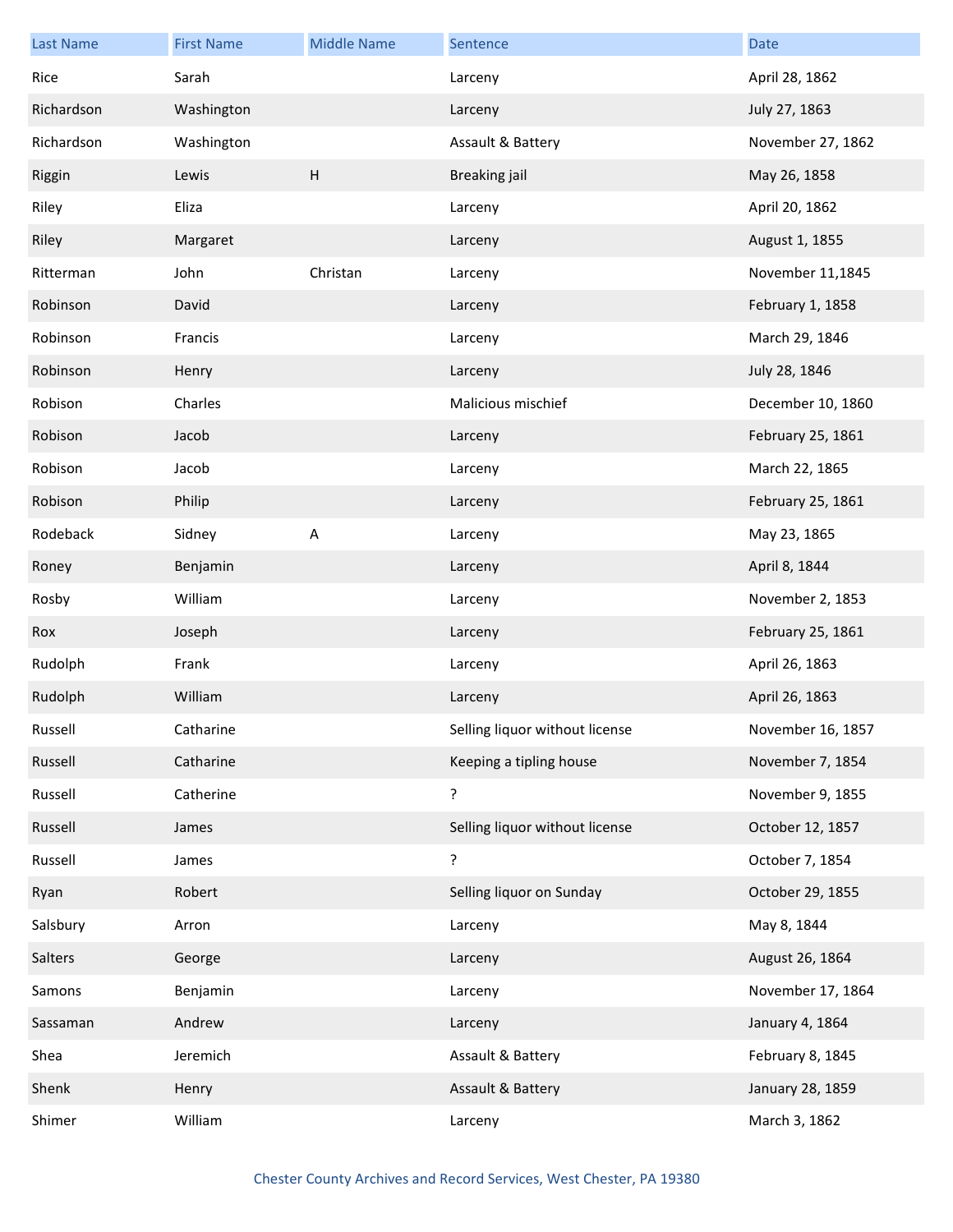| <b>Last Name</b> | <b>First Name</b> | <b>Middle Name</b> | Sentence                       | <b>Date</b>        |
|------------------|-------------------|--------------------|--------------------------------|--------------------|
| Shovlin          | James             |                    | Assault & Battery              | January 18, 1861   |
| Skiffington      | Patrick           |                    | Assault & Battery              | November 16, 1857  |
| Slater           | Rachel            | Jane               | Larceny                        | March 8,1855       |
| Sloan            | Hugh              |                    | ŗ                              | May 27, 1854       |
| Smith            | Amy               |                    | Keeping a disorderly house     | April 27, 1863     |
| Smith            | Charles           |                    | Larceny                        | September 13, 1862 |
| Smith            | Henry             |                    | Keeping a disorderly house     | April 27, 1863     |
| Smith            | Henry             |                    | Costs                          | January 29, 1862   |
| Smith            | Henry             |                    | Larceny                        | March 2, 1855      |
| Smith            | Jacob             |                    | Assault & Battery              | May 27, 1847       |
| Smith            | James             |                    | Keeping a disorderly house     | April 27, 1863     |
| Smith            | John              |                    | Larceny                        | December 14, 1861  |
| Smith            | John              | A                  | Larceny                        | August 8, 1860     |
| Smith            | Lewis             |                    | Larceny                        | April 27, 1862     |
| Smith            | Mary              |                    | Larceny                        | April 27, 1863     |
| Smith            | Mary              | Ann                | Larceny                        | July 27, 1852      |
| Smith            | Peter             |                    | Larceny                        | October 6, 1859    |
| Smith            | Richard           |                    | Larceny                        | April 27, 1863     |
| Smith            | Richard           |                    | Larceny                        | July 28, 1862      |
| Smith            | Rosina            |                    | Keeping a disorderly house     | April 27, 1863     |
| Smith            | Samuel            |                    | Larceny                        | November 1, 1852   |
| Smith            | William           |                    | Larceny                        | April 9, 1859      |
| Smith            | William           |                    | Larceny                        | March 31, 1856     |
| Smith            | William           |                    | <b>Burglary</b>                | March 8, 1848      |
| Smith            | William           |                    | <b>Burglary</b>                | May 6, 1864        |
| Smith            | William           |                    | Larceny                        | November 1, 1859   |
| Snell            | William           |                    | Riot                           | April 9, 1859      |
| Snyder           | Theodore          |                    | Selling liquor to minor        | July 31, 1861      |
| Soholl           | Adolph            |                    | <b>Horse Stealing</b>          | February 6, 1862   |
| Spencer          | Isaiah            |                    | Assault & Battery              | July 21, 1860      |
| Spencer          | Isaiah            |                    | Selling liquor withouy license | November 27, 1858  |
| Stainway         | Solomon           |                    | Larceny                        | September 13, 1858 |
| Stanley          | John              |                    | Larceny                        | May 2, 1853        |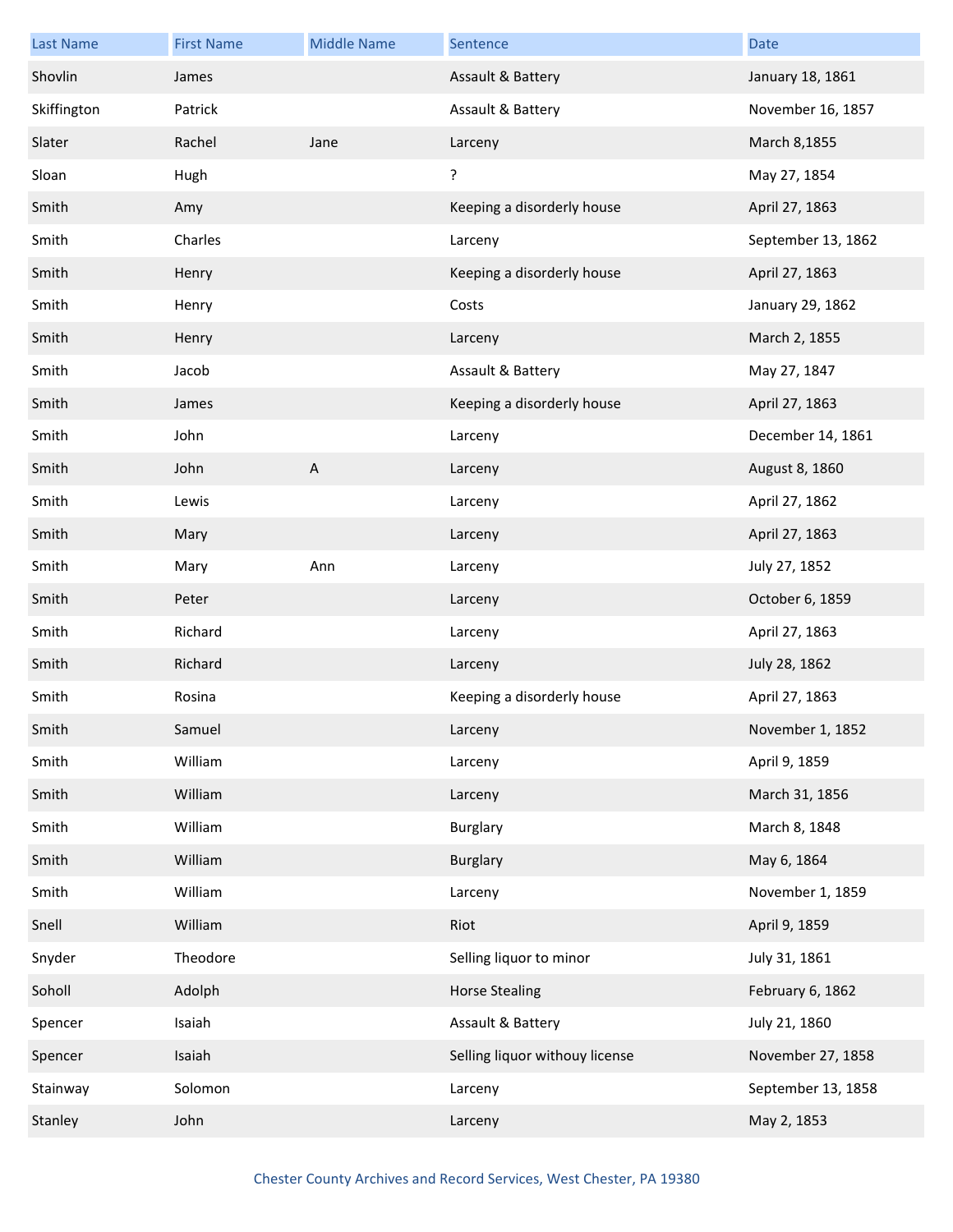| <b>Last Name</b> | <b>First Name</b> | <b>Middle Name</b> | Sentence                            | <b>Date</b>        |
|------------------|-------------------|--------------------|-------------------------------------|--------------------|
| Steel            | Clement           |                    | Counterfeiting                      | March 29, 1852     |
| Steel            | Henry             |                    | Larceny                             | May 8, 1844        |
| Stokes           | Elwood            |                    | Larceny                             | August 1, 1856     |
| Story            | Robert            | $\sf S$            | Larceny                             | June 2, 1847       |
| Stringfellow     | Joseph            | $\sf B$            | Assault & Battery                   | November 19, 1849  |
| Sulivan          | Elizabeth         |                    | Larceny                             | July 28, 1863      |
| Swenk            | Frank             |                    | Larceny                             | November 30, 1856  |
| Taggart          | James             |                    | Selling liquor without license      | February 25, 1858  |
| Tarr             | Frederick         |                    | Counterfeiting                      | May 8, 1844        |
| Taylor           | David             |                    | Larceny                             | May 26, 1858       |
| Taylor           | John              |                    | Riot                                | April 9, 1859      |
| Thomas           | Anna              |                    | Larceny                             | July 31, 1861      |
| Thomas           | Anna              | E                  | Larceny                             | November 19, 1862  |
| Thomas           | David             | Louis              | Larceny                             | November 17, 1864  |
| Thomas           | James             |                    | Assault & Battery                   | January 4, 1855    |
| Thomas           | Mary              | Amanda             | Larceny                             | September 1, 1855  |
| Thomas           | Sarah             |                    | Larceny                             | September 1, 1855  |
| Thomas           | William           |                    | Larceny                             | May 2, 1853        |
| Thompson         | Isaac             |                    | Counterfeiting                      | July 20, 1844      |
| Thompson         | Susan             |                    | Larceny                             | December 1,1849    |
| Totten           | William           |                    | Larceny                             | November 19, 1862  |
| Urnbank          | Adam              |                    | Riot                                | April 9, 1859      |
| VanNorton        | Henry             |                    | Larceny                             | November 27, 1858  |
| Walker           | Benjamin          |                    | Larceny                             | August 8, 1860     |
| Warthman         | George            |                    | Getting money under false pretenses | November 8, 1864   |
| Wartman          | Adolphos          |                    | Larceny                             | July 28, 1848      |
| Washington       | Amy               |                    | Larceny                             | September 20, 1860 |
| Washington       | George            |                    | Larceny                             | February 25, 1861  |
| Washington       | Stephen           |                    | Fine and costs                      | March 11, 1861     |
| Wate             | Joel              |                    | Larceny                             | November 3, 1855   |
| Watkins          | John              |                    | Larceny                             | April 4, 1854      |
| Watson           | Charles           |                    | Larceny                             | November 1, 1852   |
| Wauls            | Hugh              |                    | Assault & Battery                   | December 10,1860   |